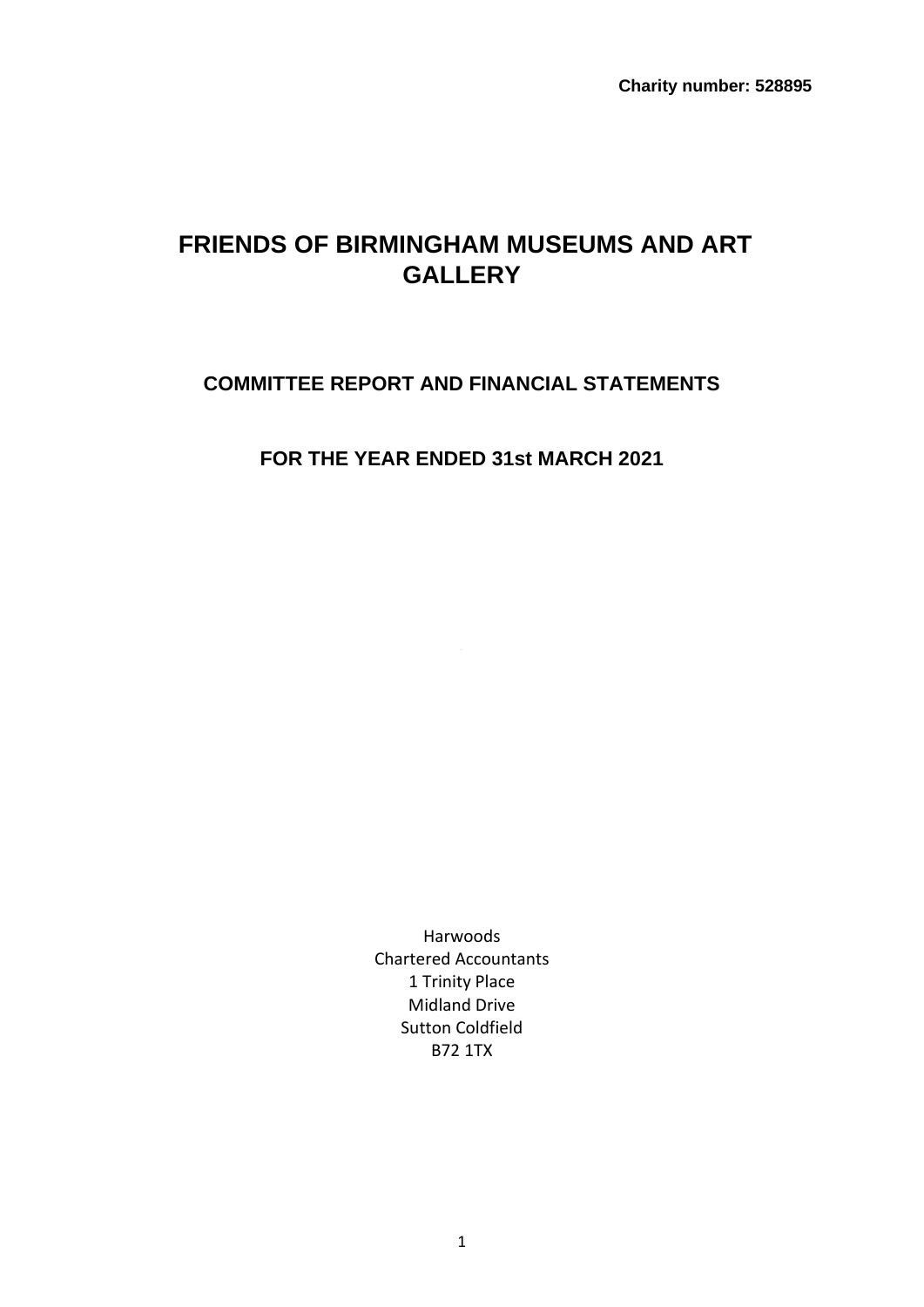Charity Number: 528895

Page

# **FRIENDS OF BIRMINGHAM MUSEUMS AND ART GALLERY**

# **CONTENTS**

**Trustees' Annual Report for the 2021 AGM:** Reference and Administrative Information of the Charity for the Year Ended 31 March 2021 3 Trustees' Annual Report for the 2021 AGM 4 **Independent Examiner's Report** 8 and 8 and 8 and 8 and 8 and 8 and 8 and 8 and 8 and 8 and 8 and 8 and 8 and 8 and 8 and 8 and 8 and 8 and 8 and 8 and 8 and 8 and 8 and 8 and 8 and 8 and 8 and 8 and 8 and 8 and 8 and 8 an **Financial Statements for the Year Ended 31 March 2021:** Statement of Financial Activities **9** and the statement of  $\theta$ Balance Sheet 10 Notes to the Financial Statements 11 and 11 and 12 and 12 and 12 and 12 and 12 and 12 and 12 and 12 and 12 and 12 and 12 and 12 and 12 and 12 and 12 and 12 and 12 and 12 and 12 and 12 and 12 and 12 and 12 and 12 and 12 and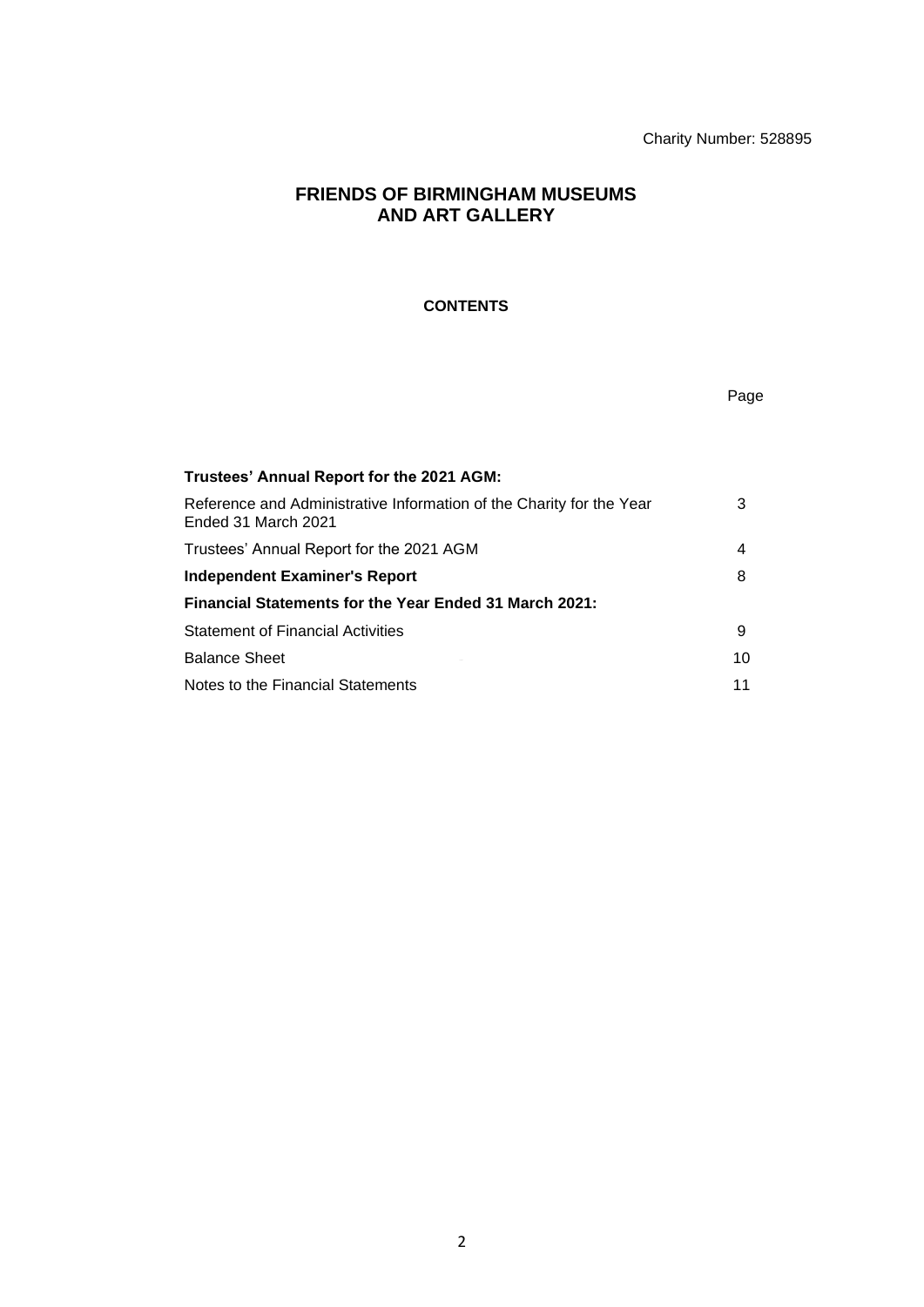#### **Trustees' Annual Report for the 2021 AGM**

### **REFERENCE AND ADMINISTRATIVE INFORMATION OF THE CHARITY FOR THE YEAR ENDED 31 March 2021**

# **Trustees**

Due to COVID-19, the Committee held its meetings on Zoom throughout the year from 1 April 2020 until 31 March 2021. The Committee held seven Zoom meetings during the year. Attendance at these events is shown in brackets. Due to COVID-19, the AGM was abandoned. Unfortunately, some of the Committee were unable to access Zoom and were thus unable to attend the online meetings. However, they had contributed comments and suggestions for inclusion at the meetings.<sup>\*</sup>

| Peter Miles                               | (7/7)     | Appointed Deputy Chair, 10 February 2021;<br>Appointed Chair, 25 March 2021 |
|-------------------------------------------|-----------|-----------------------------------------------------------------------------|
| <b>Bill Lane</b>                          | (7/7)     | Appointed Deputy Chair, 25 March 2021                                       |
| John Bragg                                | (6/7)     | Hon. Treasurer                                                              |
| David Foster                              | (4/4)     | Chair, resigned 1 December 2020                                             |
| Jane Howell                               | (6/6)     | Deputy Chair; Appointed Chair, 7 January<br>2021; resigned 22 February 2021 |
| Margaret Lister                           | (2/2)     | Resigned 30 July 2020                                                       |
| John Pownall                              | (7/7)     |                                                                             |
| <b>Judith Hurst</b>                       | $(0/7)^*$ |                                                                             |
| John Alden                                | (0/2)     | Resigned 30 July 2020                                                       |
| Jim Wells                                 | $(0/7)^*$ |                                                                             |
| Councillor Kath Hartley                   | (4/7)     | Council nominee                                                             |
| <b>Councillor Peter Fowler</b>            | (2/7)     | Council nominee                                                             |
| In attendance                             |           |                                                                             |
| Birmingham Museums Trust's Representative | (6/7)     |                                                                             |
| Melissa Hughes                            | (3/3)     | Administrator, on Maternity Leave from<br>February 2020 until January 2021  |

#### **Charity registered number** 528895

# **Principal office**

Friends Office Birmingham Museum & Art Gallery Chamberlain Square Birmingham B3 3DH

# **Independent Examiner**

Zoe Walsh FCCA Harwoods Chartered Accountants, Registered Auditors, 1 Trinity Place, Midland Drive. Sutton Coldfield, B72 1TX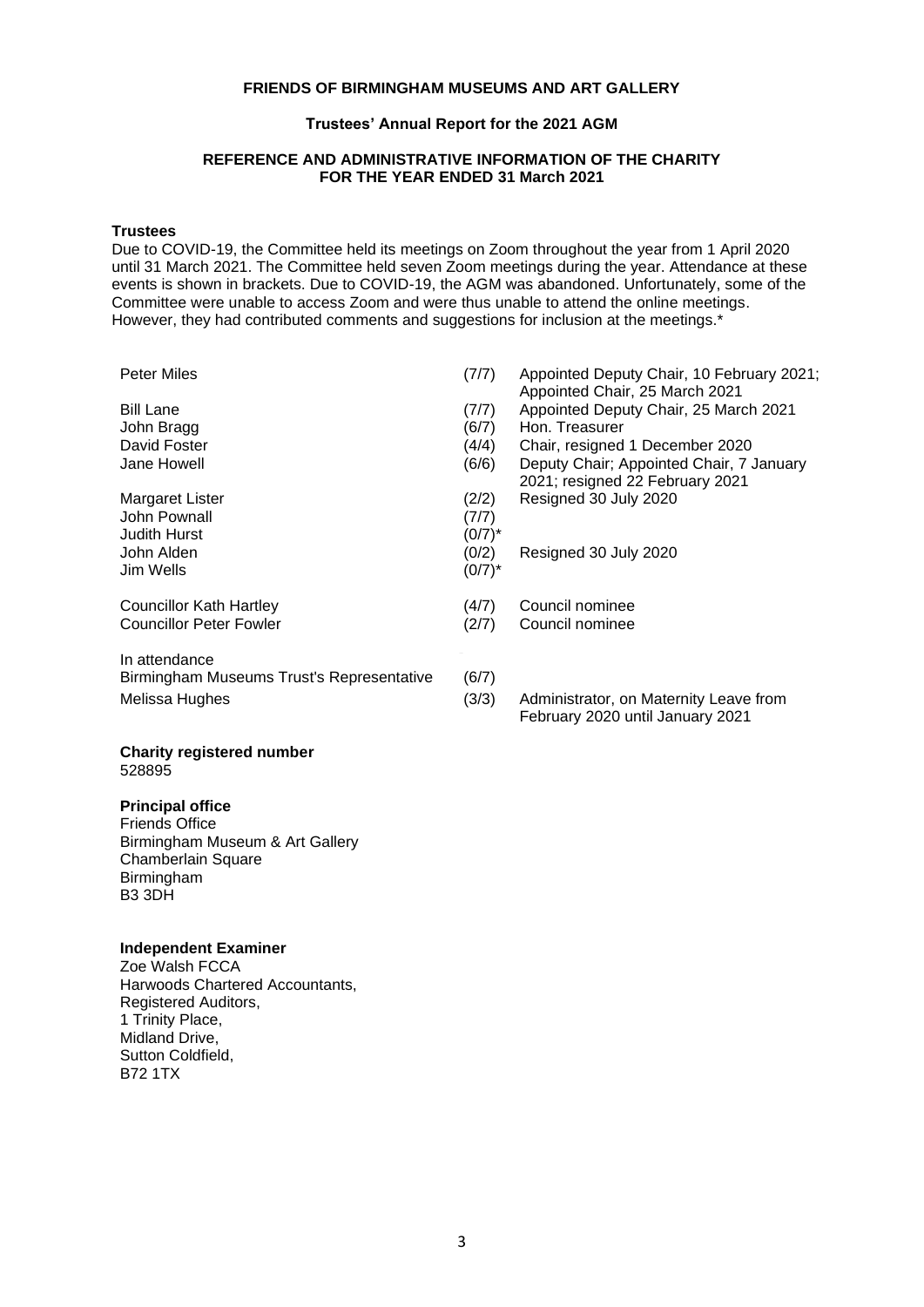# **TRUSTEES ANNUAL REPORT FOR THE YEAR ENDED 31 March 2021**

The Trustees present their report and the financial statements for the year ended 31<sup>st</sup> March 2021. Reference and administrative information set out on this page forms part of this report. The financial statements comply with current statutory requirements, the charity's constitution, and the Statement of Recommended Practice – Accounting and Reporting by Charities: SORP applicable to charities preparing their accounts in accordance with FRS 102.

### **OBJECTIVES AND ACTIVITIES**

### **a. Principal Objective**

The principal object of the charity, as declared in its current Constitution, approved in 2010, is *"to support and assist the Birmingham Museums and Art Gallery and to promote their use and enjoyment by the public. In furtherance of the above-. . . . to provide money, by receipt of subscriptions, gifts, bequests or otherwise and by sale of artistic works or other trading activities such money to be applied either directly or after accumulation or investment."*

In making its annual review of the aims, objectives and activities, the Trustees have referred to the guidance contained in the Charity Commission's general guidance on public benefit. In particular, the Trustees have considered how planned activities will contribute to the aims and objectives that have been set.

### **b. Contributions and Acquisitions to Birmingham Museums Trust**

During the year, the Friends contributed £6,000 to Birmingham Museums Trust.

### **c. Membership**

At the end of March 2021, Membership stood at 667, 107 fewer than at March 2020 and a decrease of 13.8%. The number of new members was 4 compared with 32 last year, a decrease of 87.5% and the number of leavers was 111 compared with 86 last year, an increase of 29.1%. Members from whom we received no response to renewal reminders accounted for 63% of all leavers. Subscription renewals for about half of this group were due on 1st April 2020, coinciding with the first Covid-19 lockdown.

### **d. Social Events**

Due to COVID-19, the Friends were unable to offer a programme of social events. We hope to restart our events programme as soon as possible.

# **e. Friends Magazine**

Due to COVID-19, *Artefacts* was not able to be produced during 2020-2021.

### **f. Priorities for the Year 2020-2021 – and how were these achieved?**

2020-2021 was a year of uncertainty and change due to COVID-19. Many of the Friends' activities were sidelined by the pandemic.

Last year, the Committee identified three priorities for the coming year:

**1. In line with our defining objective, we shall continue to work with BMT to understand their plans in order that the Friends can best anticipate the manner of support which might be required.**

The Committee continued to have regular Meetings using Zoom which included updates on BMT from Rachel Cockett, BMT's Director of Development. This ensured that, despite the pandemic, the Committee were kept up to date with BMT's plans including the redevelopment of BMAG and the planned closure of the offices, including the Friends' Office, in autumn 2021.

**2. The consequences of the lockdown and BMT's closure have drastically changed the operating environment for the Friends. A major priority is to preserve our financial resources so that we can support BMT for the future.**

With the closure of BMAG as a result of the COVID-19 pandemic there was very limited access to the Friends' office during the year. Lynda Perrin worked from home and was able to continue to process the Memberships. Regular liaison between Lynda and John Bragg, our Treasurer, ensured that the Committee were kept up to date and that the Friends remained financially secure and stable. Preparations needed to be made in light of the closure of the Friends' Office from autumn 2021.

The net income of £2,805 before surplus on investments was achieved only because BMT's application for grants fell from £18,589 in 2019-2020 to £6,000 in 2020-2021.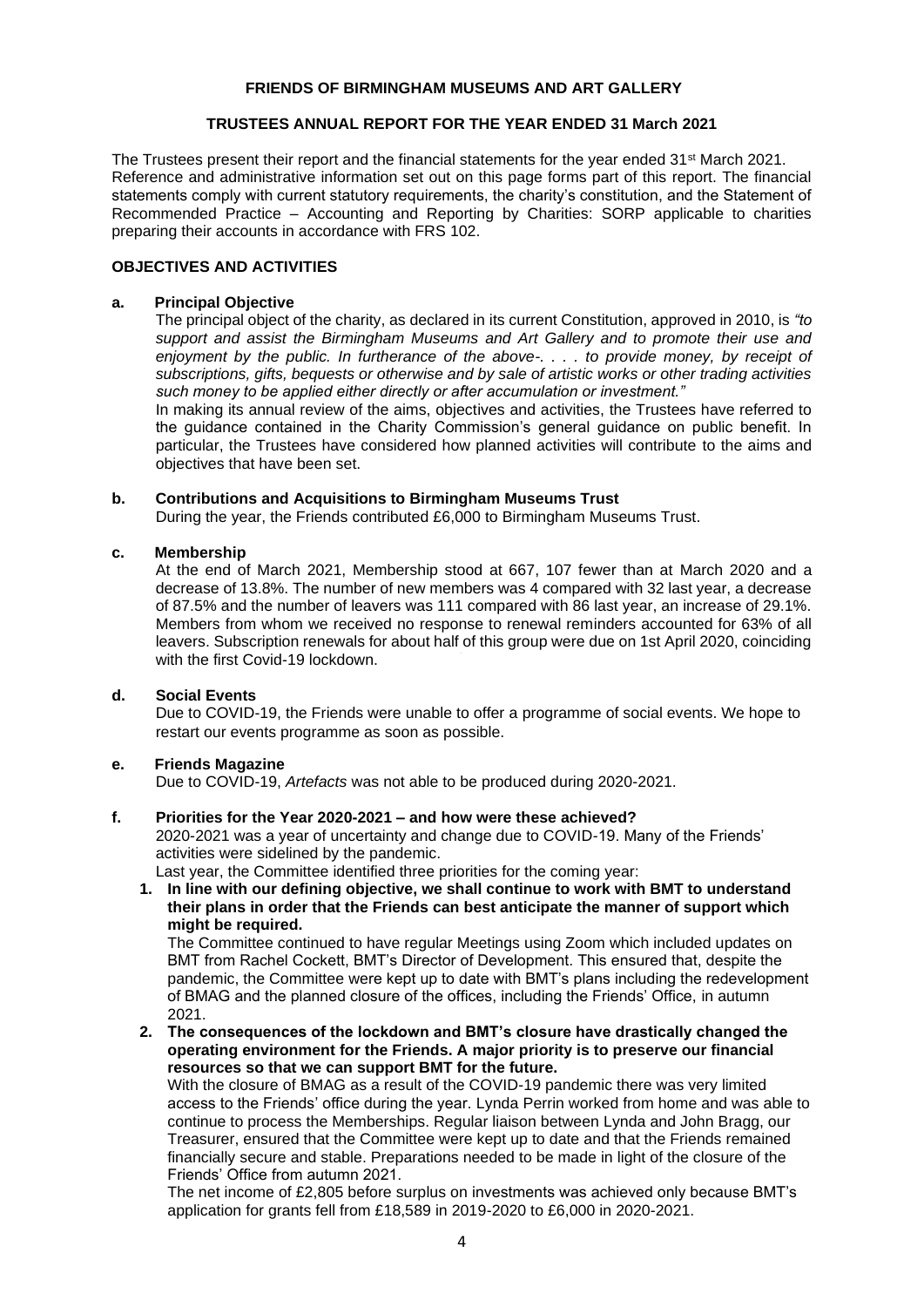**3. The other activities of the Friends have an uncertain future. The progress and nature of the exit from the lockdown and the ongoing impact of the coronavirus pandemic will have an impact on our members and their attitude to the traditional social activities of the Friends. Monitoring the changes to their attitudes will be an important role in the coming months.** 

Lynda Perrin continued to maintain regular correspondence with the Membership throughout the year, for which the Friends are extremely grateful. With the continuation of the pandemic and subsequent lockdowns, the Friends' activities were severely impacted and no Members' events were able to be held during 2020-2021.

### **g. Priorities for the current Year 2020-2021**

The priorities for the coming year have been severely affected by the COVID-19 pandemic, national lockdowns and the aftermath.

- **1. Continuing to work with BMT to understand their future plans in order that the Friends can anticipate the manner of support which might be required.**
- **2. Planning and preparing for the closure of the Friends' Office in Autumn 2021 and the subsequent change in operations as a result of the BMAG Redevelopment.**
- **3. Communicating with the Membership by developing a Friends Newsletter whilst COVID-19 prevents the publication of** *Artefacts***.**
- **4. Recruiting new Trustees.**
- **5. Developing the Friends online presence – website and social media (e.g. Facebook, Twitter) – in scale and quality.**
- **6. Raising awareness of the Friends and increasing the Friends membership.**
- **7. In light of the changes due to COVID-19, looking for more volunteer support in order to rethink and develop the Friends' Events programme and to provide further support across the organisation.**

# **STRUCTURE, GOVERNANCE AND MANAGEMENT**

### **a. Constitution**

The principal object of the charity is as declared in the current Constitution of the charity, approved in 2010.

# **b. Method of Appointment or Election of Committee**

The management of the charity is the responsibility of the Committee. Its members are the Trustees of the charity and are approved by the membership under the terms of the Constitution. This also allows for additional members to be co-opted when necessary.

The officers are appointed by the Committee and approved by the meeting of members.

The Constitution of the charity provides for the Museum Director to be a member of the Committee. Ellen McAdam, BMT's Director until September 2020, and subsequently Sara Wajid and Zak Mensah, BMT's Co-CEOs since September 2020, have delegated this role to Rachel Cockett, Director of Development. Furthermore, Birmingham City Council is entitled to appoint two Councillors to the Committee. The current Councillors attend our meetings regularly and have contributed greatly to our deliberations at various times. The Museum CEOs and the Birmingham City Councillors are non-voting members of the Committee.

No nominations were put forward for Trustees and the vacancies were therefore left unfilled. All the existing members of the Committee have participated enthusiastically, and we are very grateful for their contributions. The Committee had five Committee meetings during the year. Individual members have collaborated in specific projects outside of the official meetings, so enabling the formal meetings to be effective.

The Trustees must be members of the charity. They have no beneficial interest in the charity. All Trustees and volunteers give their time voluntarily and receive no benefits from the charity.

# **c. Organisational Structure and Decision Making**

The Association was established in 1931 and is constituted under a Charity Commission Scheme dated 22 May 1969 and is a registered charity, number 528895. It is regulated by its Constitution approved by the Annual General Meeting, 21 July 2010.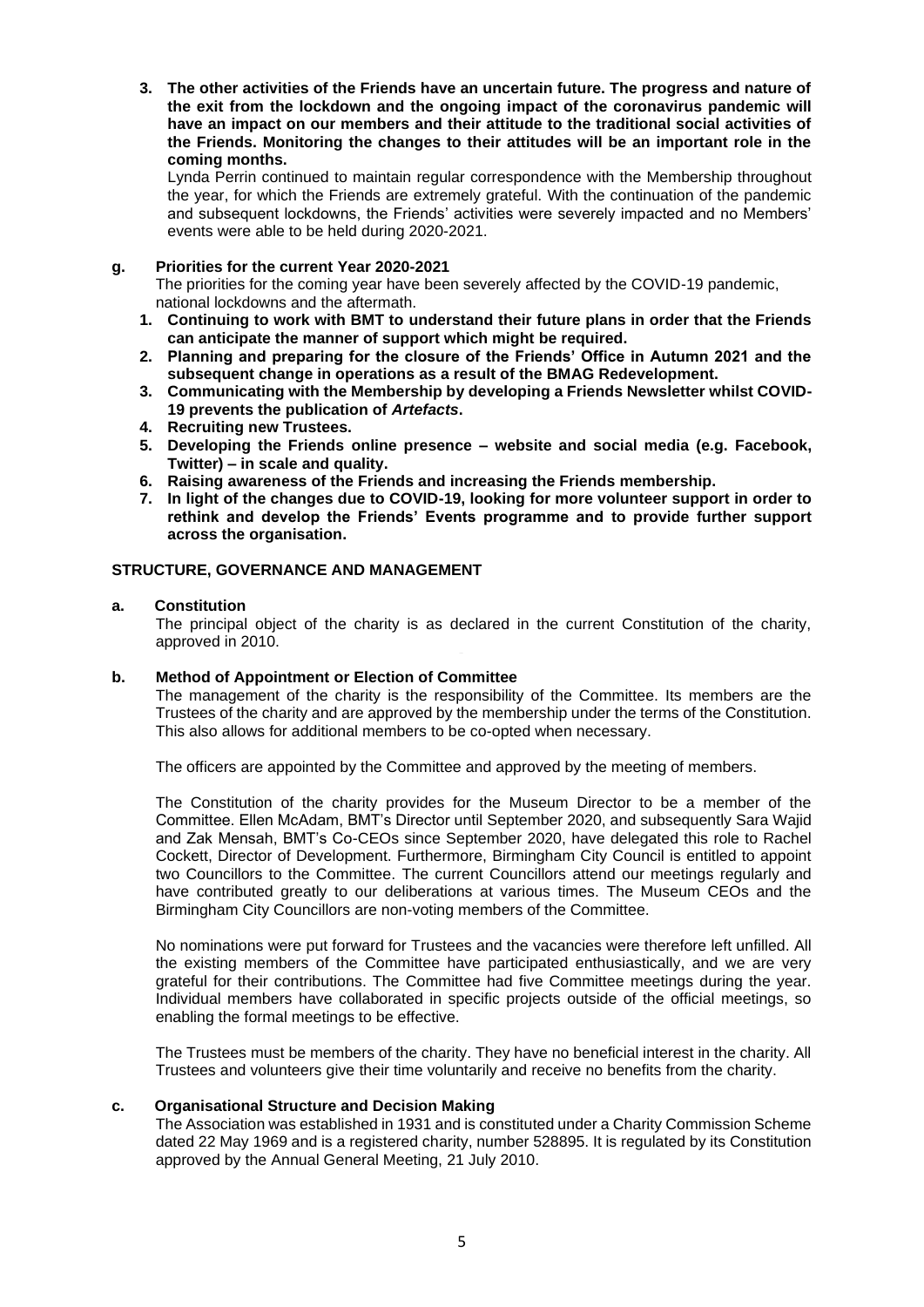### **d. Risk Management**

The Committee has assessed the major risks to which the charity is exposed, in particular those related to its operations and finances. We are satisfied that the procedures for managing our finances are sound.

COVID-19 and the national lockdowns drastically reduced the activities of the Friends and BMT throughout 2020-2021. We have had limited access to our office facilities since March 2020. The officers have used online resources to maintain efficient operations: email, videoconferencing, and online banking.

### **e. Office and Administration**

We continue to be grateful to Lynda Perrin, our Membership Secretary, for her dedication and hard work and to Melissa Hughes, our Administrator, who returned to work in February but was able to use 'Keeping in Touch' days to return from maternity leave early to support the Friends.

Unfortunately, with BMAG having been closed due to COVID-19, the Information Desk in the Industrial Gallery has been closed and there has only been very limited access to the Friends' office.

### **f. Trustees' Responsibilities Statement**

The Trustees are responsible for preparing the Trustees' Annual Report and the financial statements in accordance with applicable law and United Kingdom Accounting Standards (United Kingdom Generally Accepted Accounting Practice).

The law applicable to charities in England & Wales requires the Trustees to prepare financial statements for each financial year which give a true and fair view of the state of affairs of the charity and of the incoming resources and application of resources of the charity for that period. In preparing these financial statements, the Trustees are required to:

- select suitable accounting policies and then apply them consistently.
- observe the methods and principles in the Charities SORP 2019 (FRS 102).
- make judgements and estimates that are reasonable and prudent.
- state whether applicable accounting standards have been followed, subject to any material departures disclosed and explained in the financial statements.
- prepare the financial statements on the going concern basis unless it is inappropriate to presume that the charity will continue in operation.

The Trustees are responsible for keeping proper accounting records that disclose with reasonable accuracy at any time the financial position of the charity and enable them to ensure that the financial statements comply with the Charities Act 2011, the Charities (Accounts and Reports) Regulations 2008 and the provisions of the trust deed. They are also responsible for safeguarding the assets of the charity and hence for taking reasonable steps for the prevention and detection of fraud and other irregularities.

The Trustees are responsible for the maintenance and integrity of the charity and financial information included on the charity's website.

### **FINANCIAL REVIEW**

The Committee confirm that the annual report and financial statements of the charity have been prepared under the historical cost convention, with the exception of investments which are included at market value, and in accordance with applicable United Kingdom accounting standards, the Statement of Recommended Practice 'Accounting and reporting by Charities' - SORP applicable to charities preparing their accounts in accordance with FRS 102.

The Reserves were built up in the late 1970s, mainly through the sale of works donated through the Friends' and are all Unrestricted Funds, none of these or subsequent donations received being designated or restricted for a particular purpose. The major part of these Reserves has been invested on the Friends' behalf by the Trustees giving discretion to our Investment Manager, Brewin Dolphin, within the overall Investment policy set by the Trustees, which is to limit risk while aiming for long-term growth of capital and income. There is an international spread of our investments both in equities and in fixed interest securities.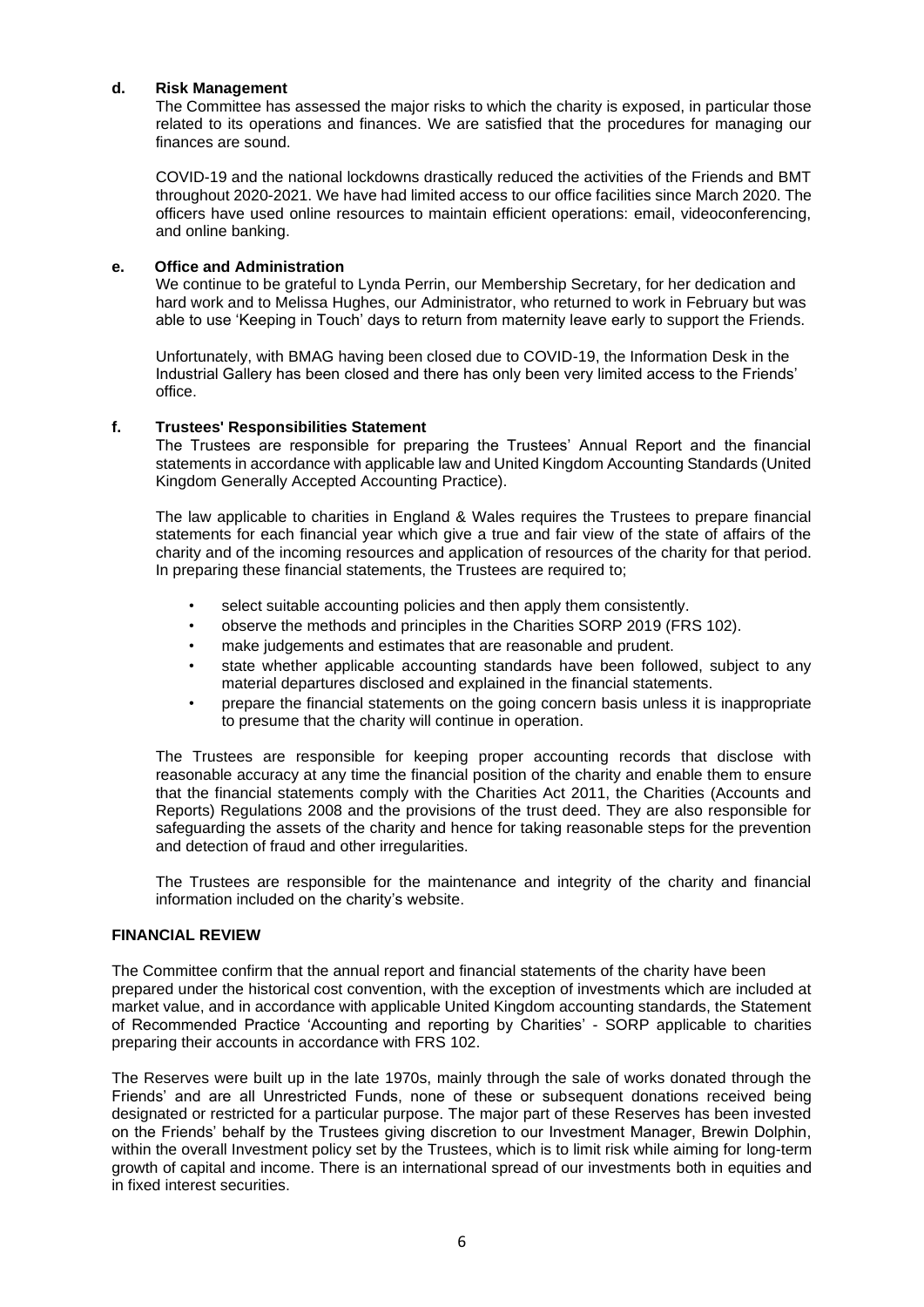During the year the Investment Sub-Committee met twice with Brewin Dolphin and our Independent Financial Advisor, Punter Southall, to review the performance of our investments against the agreed investment criteria.

The financial aim of a charity is usually to achieve no more than a small surplus, taking one year with another. The Friends achieved this aim in the year to 31 March 2021 with net gains before losses on investments of £2,805.

The Trustees annual report has been approved by the Trustees on 1st September 2021 and signed on their behalf by:

ter

**…………………………………………… ……………………………………………. Peter Miles, Chair William Lane, Deputy Chair**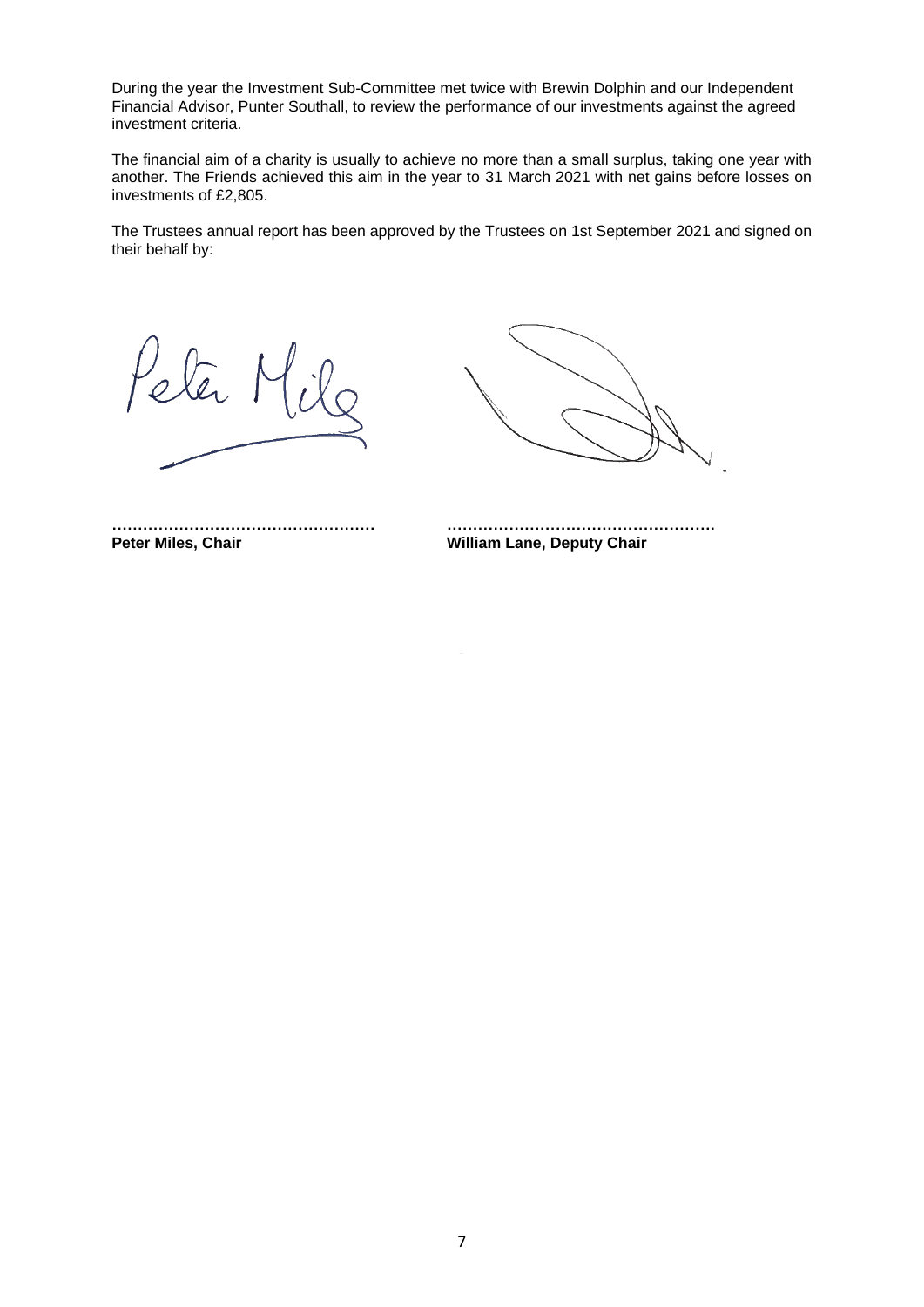### **INDEPENDENT EXAMINER'S REPORT TO THE TRUSTEES OF FRIENDS OF BIRMINGHAM MUSEUMS AND ART GALLERY FOR THE YEAR ENDED 31 March 2021**

I report to the charity trustees on my examination of the accounts of the charity for the year ended 31st March 2021 which are set out on pages 10 to 16.

#### **Responsibilities and basis of report**

As the charity's trustees you are responsible for the preparation of the accounts in accordance with the requirements of the Charities Act 2011 ('the Act').

I report in respect of my examination of the charity's accounts carried out under section 145 of the Act and in carrying out my examination I have followed all the applicable Directions given by the Charity Commission under section 145(5)(b) of the Act.

#### **Independent examiner's statement**

I confirm that I am qualified to undertake the examination because I am a member of The Association of Chartered Certified Accountants, which is one of the listed bodies.

I have completed my examination. I confirm that no material matters have come to my attention in connection with the examination giving me cause to believe that in any material respect:

- 1. accounting records were not kept in respect of the charity as required by section 130 of the Act; or
- 2. the accounts do not accord with those records; or
- 3. the accounts do not comply with the applicable requirements concerning the form and content of accounts set out in the Charities (Accounts and Reports) Regulations 2008 other than any requirement that the accounts give a 'true and fair view' which is not a matter considered as part of an independent examination.

I have no concerns and have come across no other matters in connection with the examination to which attention should be drawn in this report in order to enable a proper understanding of the accounts to be reached.

Zoe Walsh FCCA

Harwoods, Chartered Accountants 1 Trinity Place Midland Drive Sutton Coldfield West Midlands B72 1TX

1 September 2021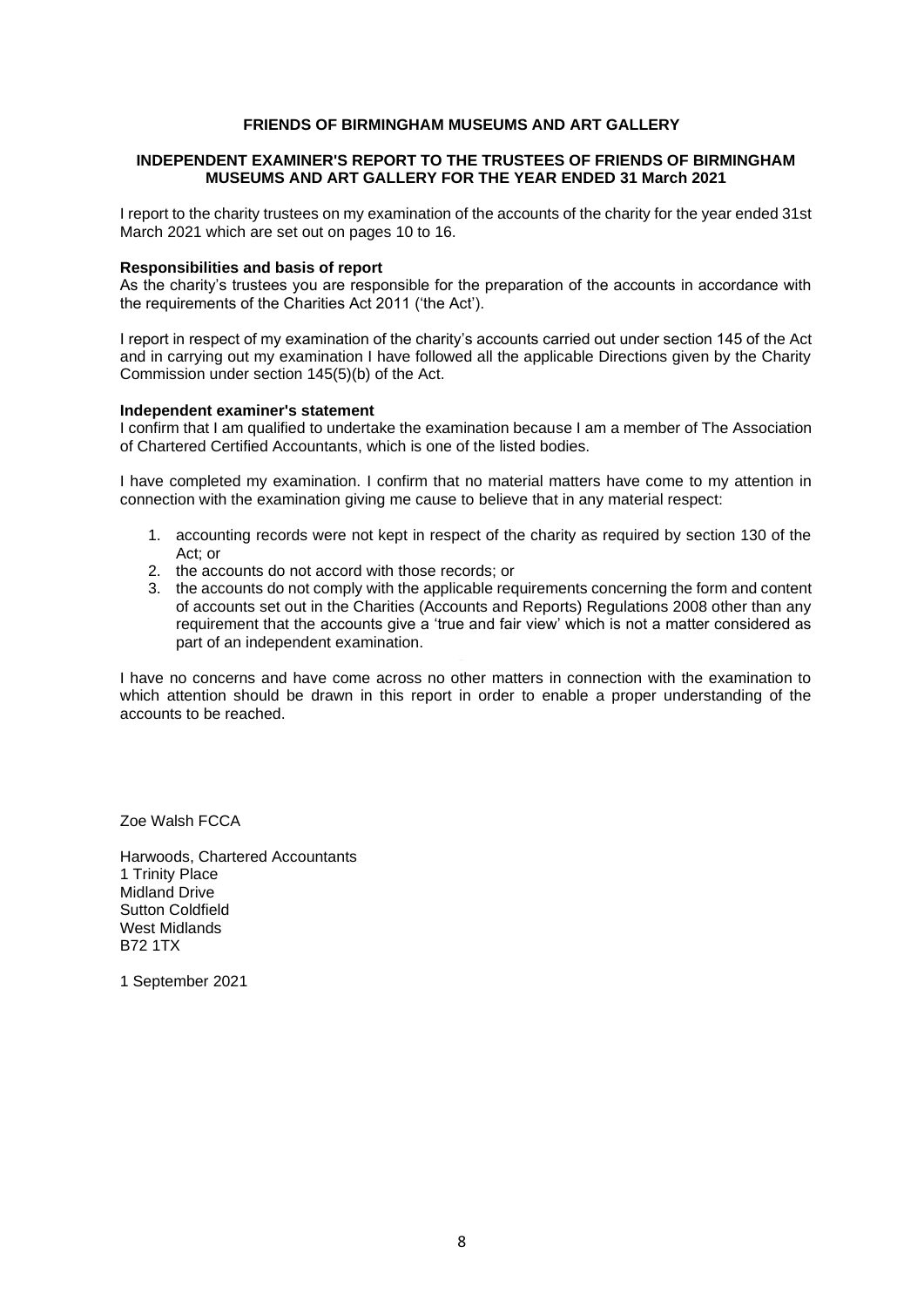# **Statement of Financial Activities for the year ended 31 March 2021**

|                                                           |      | <b>Total funds</b>              | <b>Total funds</b>              |
|-----------------------------------------------------------|------|---------------------------------|---------------------------------|
|                                                           | Note | 2021<br>(all unrestricted)<br>£ | 2020<br>(all unrestricted)<br>£ |
| <b>Income</b>                                             |      |                                 |                                 |
| Donations and legacies                                    | 3    |                                 | 2,714                           |
| Income from charitable activities                         | 4    | 19,415                          | 33,751                          |
| Investment income                                         |      | 13,992                          | 15,351                          |
| Other income                                              | 5    | 4,795                           |                                 |
| <b>Total income</b>                                       |      | 38,202                          | 51,816                          |
| <b>Expenditure</b>                                        |      |                                 |                                 |
| Costs of raising funds                                    | 6    | 5,149                           | 10,182                          |
| Expenditure on charitable<br>activities                   | 7    | 30,248                          | 39,694                          |
| <b>Total expenditure</b>                                  |      | 35,397                          | 49,876                          |
| Net income/                                               |      |                                 |                                 |
| (expenditure) before net<br>gains/(losses) on investments |      | 2,805                           | 1,940                           |
| Net gains (losses) on investments                         | 11   | 96,364                          | (45, 898)                       |
| Net income/(expenditure) and net                          |      |                                 |                                 |
| movement in funds for the year                            |      | 99,169                          | (43, 958)                       |
| Total funds brought forward                               |      | 484,380                         | 528,338                         |
| <b>Total funds carried forward</b>                        | 15   | 583,549                         | 484,380                         |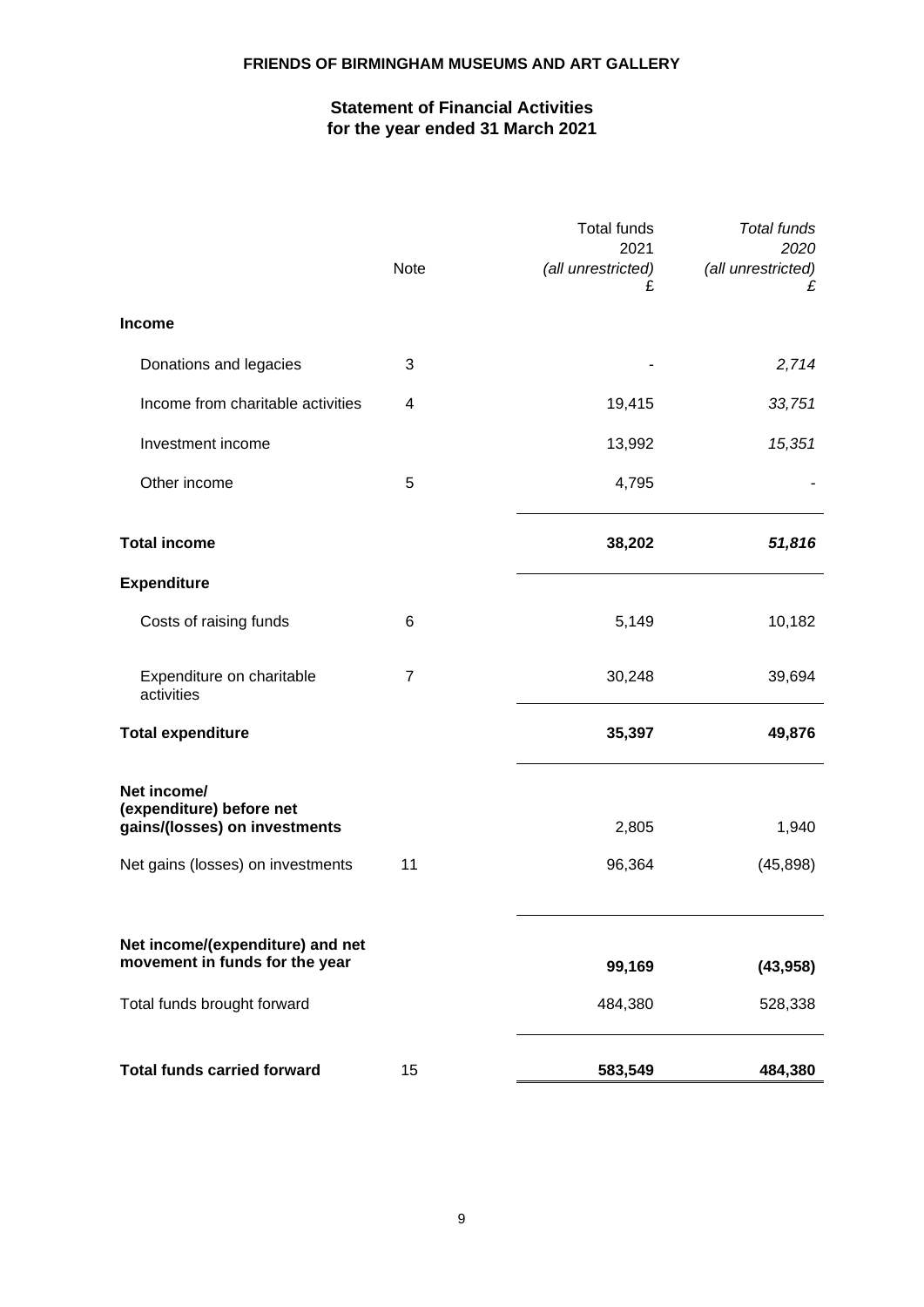# **Balance Sheet as at 31 March 2021**

|                                              | <b>Note</b> |         | 2021    | 2020      |         |
|----------------------------------------------|-------------|---------|---------|-----------|---------|
|                                              |             | £       | £       | £         | £       |
| <b>Fixed assets</b>                          |             |         |         |           |         |
| Tangible assets                              | 10          |         |         |           | 4,978   |
| Investments                                  | 11          |         | 540,576 |           | 456,186 |
|                                              |             |         |         |           |         |
| <b>Total fixed assets</b>                    |             |         | 540,576 |           | 461,164 |
| <b>Current assets</b>                        |             |         |         |           |         |
| <b>Debtors</b>                               | 12          | 1,482   |         | 2,305     |         |
| Short term deposits                          |             | 16,805  |         | 10,101    |         |
| Cash at bank and in hand                     |             | 28,683  |         | 24,833    |         |
| <b>Total current assets</b>                  |             | 46,970  |         | 37,239    |         |
|                                              |             |         |         |           |         |
| <b>Liabilities</b>                           |             |         |         |           |         |
| Creditors: amounts falling due in            |             |         |         |           |         |
| less than one year                           | 13          | (3,997) |         | (14, 023) |         |
| <b>Net current assets</b>                    |             |         | 42,973  |           | 23,216  |
|                                              |             |         |         |           |         |
| <b>Net assets</b>                            |             |         | 583,549 |           | 484,380 |
|                                              |             |         |         |           |         |
|                                              |             |         |         |           |         |
| Represented by:<br><b>Unrestricted funds</b> | 15          |         | 583,549 |           | 484,380 |

The financial statements were approved by the Trustees on 1st September 2021 and signed on their behalf by:

 $\blacksquare$ 

…………………………. …………………………. William Lane, Deputy Chair

The notes on pages 11 to 15 form part of these financial statements.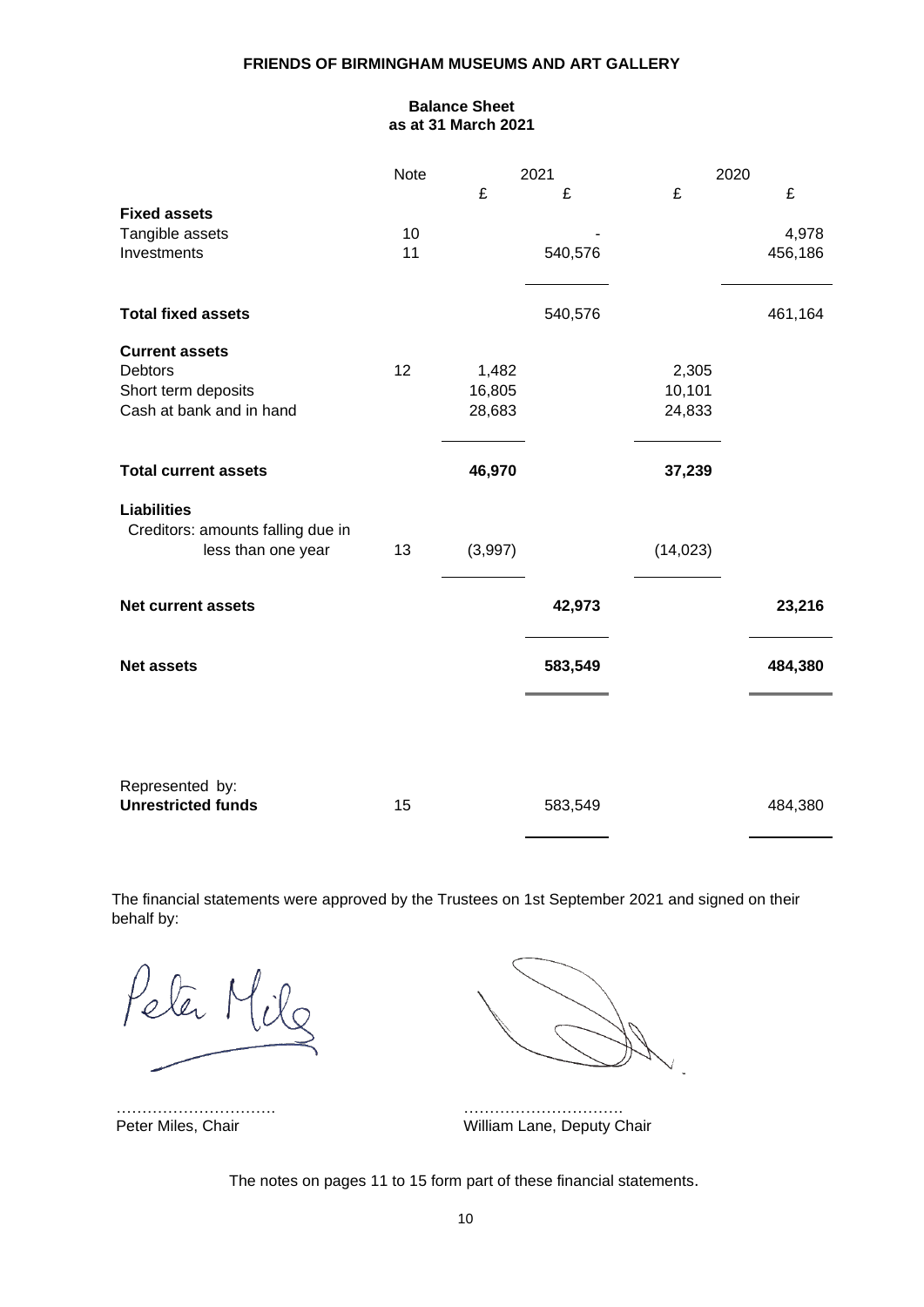### **Notes to the Financial Statements for the year ended 31 March 2021**

### **1. Legal Status of the Charity**

Friends of Birmingham Museums and Art Gallery is a charitable unincorporated organisation in England & Wales, which is regulated by its Constitution approved by the Annual General Meeting, 21 July 2010.

The address of the charity's principal place of business can be found on the reference and administration page.

# **2. Accounting Policies**

The principal accounting policies adopted, judgements and key sources of estimation uncertainty in the preparation of the financial statements are as follows:

### **Basis of preparation**

The financial statements have been prepared under the historical cost convention, with the exception of investments which are included at fair value.

The financial statements have been prepared on the going concern basis and in accordance with Accounting and Reporting by Charities: Statement of Recommended Practice applicable to charities preparing their accounts in accordance with the Financial Reporting Standard applicable in the UK and Republic of Ireland (FRS 102) issued in October 2019 and the Financial Reporting Standard applicable in the UK and Republic of Ireland (FRS 102) and the Charities Act 2011 and UK Generally Accepted Practice.

The charity meets the definition of a public benefit entity under FRS 102.

The financial statements are presented in sterling, which is the functional currency of the charity and rounded to the nearest £1.

# **Fund Accounting**

Unrestricted income funds comprise those funds, which the trustees are free to use for any purpose in furtherance of the charitable objects. Unrestricted funds include designated funds where the trustees, at their discretion, have created a fund for a specific purpose.

Restricted funds are funds, which are to be used in accordance with specific restrictions imposed by the donor. During the reporting period and in the previous year the charity had no restricted or designated funds.

### **Income**

All income is recognised once the charity has entitlement to the income, it is probable that the income will be received and the amount of income receivable can be measured reliably. Subscriptions including Gift Aid are recognised when received.

Donations are recognised when the charity has been notified in writing of both the amount and settlement date. Legacy gifts are recognised on a case-by-case basis following the granting of probate when the administrator/executor of the estate has communicated in writing both the amount and settlement date.

# **Expenditure**

Liabilities are recognised as expenditure as soon as there is a legal or constructive obligation committing the charity to that expenditure, it is probable that settlement will be required and the amount of the obligation can be measured reliably.

All expenditure is accounted for on an accruals basis.

Irrecoverable VAT is charged as an expense against the activity for which expenditure arose.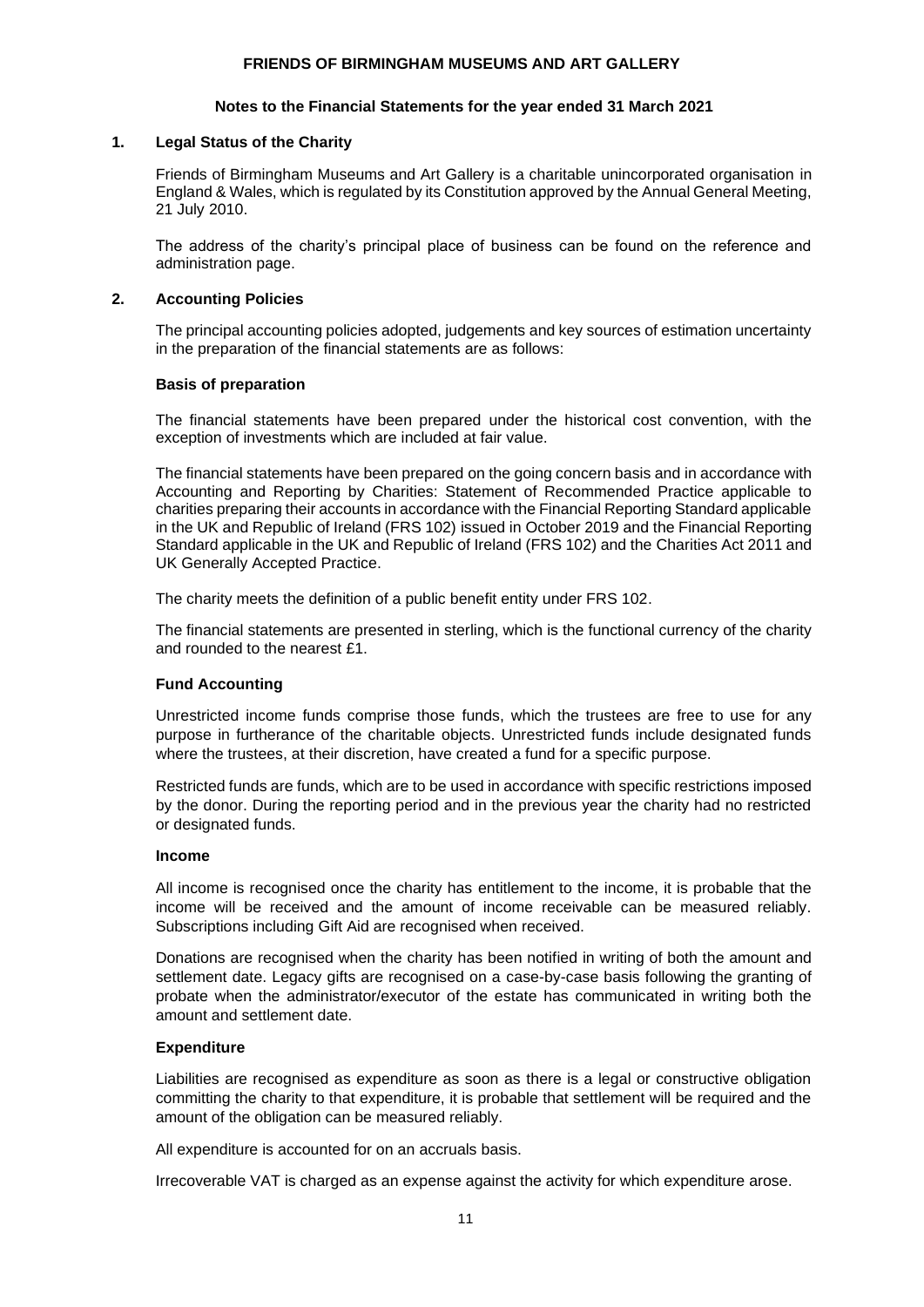### **Tangible Fixed Assets**

Tangible fixed assets consist of collection boxes, which are treated as non-depreciable. Computer equipment is depreciated on a 3-year straight line basis.

### **Fixed Asset Investments**

Investments are stated at market value at the balance sheet date. The statement of financial activities includes the net gains and losses arising on revaluation and disposals throughout the year.

### **Current Asset Investments**

Current asset investments are short-term highly liquid investments and are held at fair value. These include cash on deposit and cash equivalents with a maturity of less than one year.

### **Taxation**

The charity is an exempt charity within the meaning of schedule 3 of the Charities Act 2011 and is considered to pass the tests set out in Paragraph 1 Schedule 6 Finance Act 2010 and therefore it meets the definition of a charitable company for UK corporation tax purposes.

### **Debtors**

Trade and other debtors are recognised at the settlement amount due after any trade discount offered. Prepayments are valued at the amount prepaid net of any trade discounts due.

### **Cash at bank and in hand**

Cash at bank and cash in hand includes cash and short term highly liquid investments with a short maturity of three months or less from the date of acquisition or opening of the deposit or similar account.

### **Creditors and provisions**

Creditors and provisions are recognised where the charity has a present obligation resulting from a past event that will probably result in the transfer of funds to a third party and the amount due to settle the obligation can be measured or estimated reliably. Creditors and provisions are normally recognised at their settlement amount after allowing for any trade discounts due.

### **Financial instruments**

The trust only has financial assets and financial liabilities of a kind that qualify as basic financial instruments.

### **Realised Gains and Losses**

All gains and losses are taken to the Statement of Financial Activities as they arise. Realised gains and losses on investments are calculated as the difference between sales proceeds and their opening carrying value or their purchase value if acquired during the financial year. Unrealised gains and losses are calculated as the difference between the fair value at the yearend and their carrying value. Realised and unrealised investment gains and losses are combined in the Statement of Financial Activities.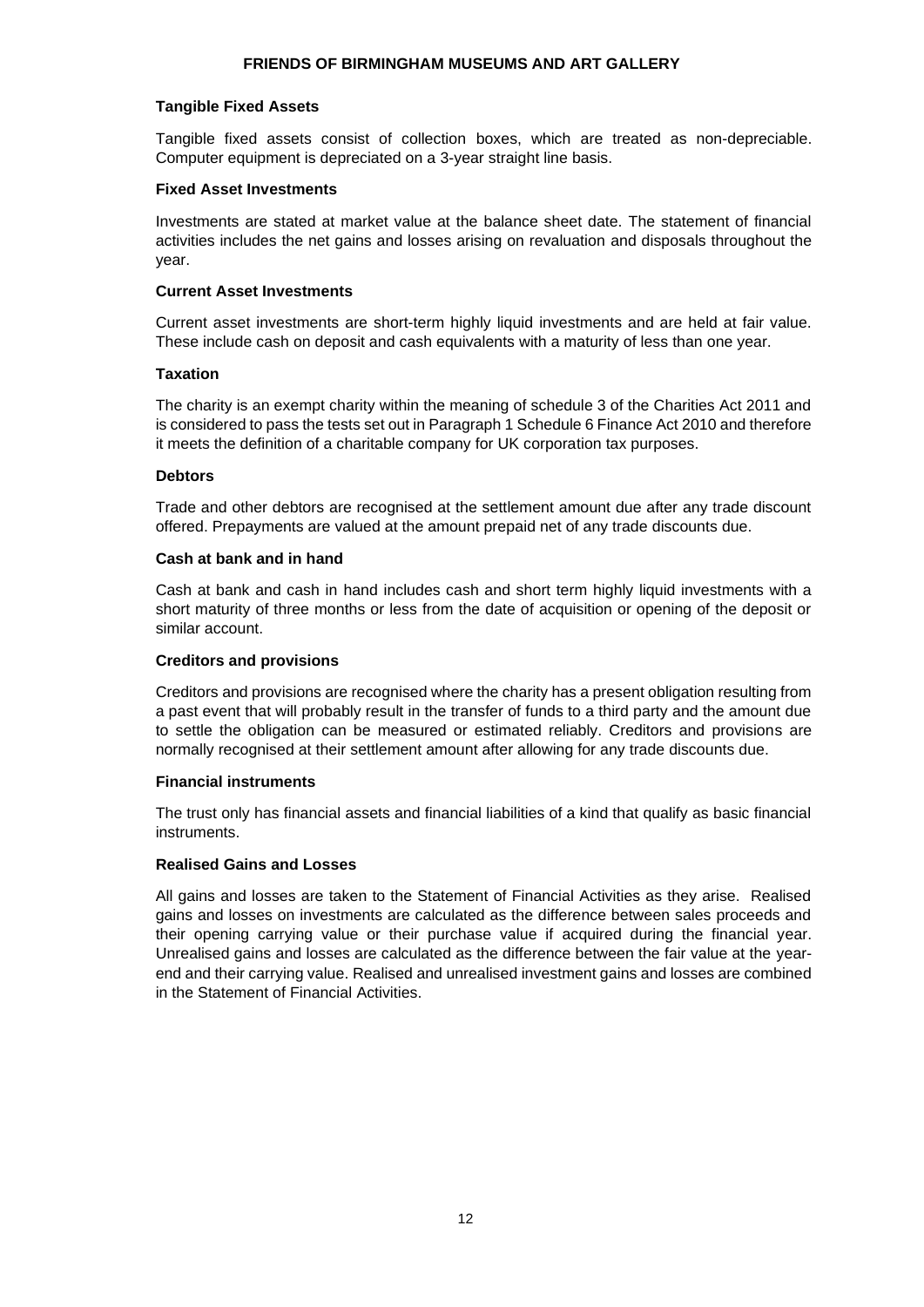|    |                                             | <b>Total Funds</b> | <b>Total Funds</b> |
|----|---------------------------------------------|--------------------|--------------------|
|    |                                             | 2021               | 2020               |
|    |                                             | (unrestricted)     | (unrestricted)     |
|    |                                             | £                  | £                  |
| 3. | <b>Income from Donations and Legacies</b>   |                    |                    |
|    | Donations                                   |                    |                    |
|    | Legacy                                      |                    | 2,714              |
|    |                                             |                    | 2,714              |
|    |                                             |                    |                    |
| 4. | <b>Income from Charitable Activities</b>    |                    |                    |
|    | <b>Members Subscriptions</b>                | 16,624             | 19,461             |
|    | <b>Members Events</b>                       | 2,791              | 14,290             |
|    |                                             | 19,415             | 33,751             |
| 5. | Other income                                |                    |                    |
|    | Maternity leave contribution towards        | 4,410              |                    |
|    | salaries (note 8)                           |                    |                    |
|    | Bank compensation                           | 385                |                    |
|    |                                             | 4,795              |                    |
|    |                                             |                    |                    |
| 6. | <b>Costs of Raising Funds</b>               |                    |                    |
|    | <b>Members Events</b>                       |                    | 5,355              |
|    | <b>Investment Management Costs</b>          | 5,149              | 4,827              |
|    |                                             | 5,149              | 10,182             |
| 7. | <b>Expenditure on Charitable Activities</b> |                    |                    |
|    | <b>Contributions to BMAG</b>                | 6,000              | 18,589             |
|    | Governance and Support Costs                | 24,248             | 21,105             |
|    |                                             | 30,248             | 39,694             |
|    |                                             |                    |                    |
| 8. | Analysis of governance and support costs    |                    |                    |
|    | Staff costs - salaries                      | 14,188             | 12,735             |
|    | Office costs                                | 717                | 999                |
|    | Independent examiner                        | 1,980              | 1,890              |
|    | <b>AGM</b> expenses                         |                    | 282                |
|    | Printing and postage                        | 941                | 3,196              |
|    | Bank charges                                | 402                | 668                |
|    | Insurance                                   | 901<br>141         | 847                |
|    | Other costs                                 | 4,978              | 195<br>293         |
|    | Depreciation                                |                    |                    |
|    |                                             | 24,248             | 21,105             |

The average number of staff employed during the year was 2 (2020: 2). No employee received employee benefits in the year in excess of £60,000 (2020: nil)

# **9. Related party transactions and trustees' remuneration and expenses**

No trustee or any person connected with them received any remuneration or benefits in kind during the year (2020: £nil).

No trustee received reimbursement of travel expenses during the year (2020: £nil.)

There are no related party transactions during the period (2020: £ nil).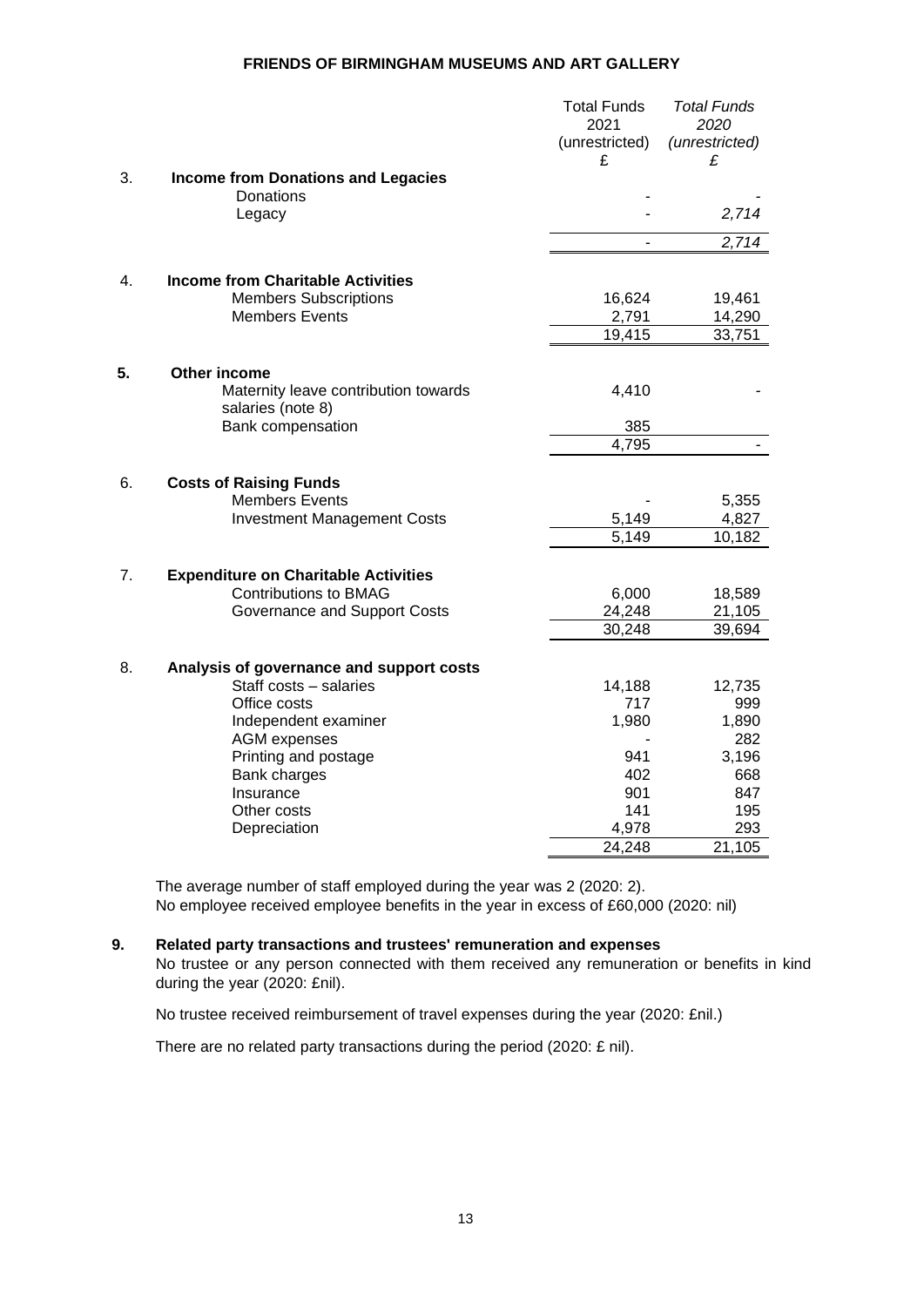### **10. Fixed Assets**

**11.** 

**12.** 

Other creditors

|     | <b>Cost</b><br>At 1 April 2020 and 31 March 2021                                                                 | Collection<br><b>Boxes</b><br>£<br>4,978  | Computer<br>Equipment<br>£<br>883 | Total<br>£<br>5,861                         |
|-----|------------------------------------------------------------------------------------------------------------------|-------------------------------------------|-----------------------------------|---------------------------------------------|
|     | <b>Depreciation</b>                                                                                              |                                           |                                   |                                             |
|     | At 1 April 2020<br>Charge for the year                                                                           | 4,978                                     | 883                               | 883                                         |
|     | At 31 March 2021                                                                                                 | 4,978                                     | 883                               | 883                                         |
|     | <b>Net Book Value</b><br>At 31 March 2021                                                                        |                                           |                                   |                                             |
|     | At 31 March 2020                                                                                                 | 4,978                                     |                                   | 4,978                                       |
| 11. | <b>Investments</b>                                                                                               |                                           |                                   |                                             |
|     |                                                                                                                  |                                           | 2021<br>£                         | 2020<br>£                                   |
|     | Market Value at 1 April 2020<br>Add: additions at cost<br>Sale proceeds from disposals<br>Gains (losses) in year | 456,186<br>94,916<br>(106, 890)<br>96,364 |                                   | 490,386<br>93,638<br>(81, 940)<br>(45, 898) |
|     | Market Value at 31 March 2021                                                                                    | 540,576                                   |                                   | 456,186                                     |
|     | Investments at fair value comprise:<br>Equities<br><b>Fixed interest securities</b>                              | 324,592<br>215,984<br>540,576             |                                   | 241,702<br>214,484<br>456,186               |
| 12. | <b>Debtors</b>                                                                                                   |                                           | 2021                              | 2020                                        |
|     | Prepayments and accrued income                                                                                   |                                           | £<br>1,482                        | £<br>2,305                                  |
|     |                                                                                                                  |                                           | 1,482                             | 2,305                                       |
|     |                                                                                                                  |                                           |                                   |                                             |
| 13. | Creditors: amounts falling due within one year                                                                   |                                           | 2021<br>£                         | 2020<br>£                                   |
|     | Accruals and deferred income                                                                                     |                                           | 3,333                             | 13,379                                      |

664

3,997 14,023

644

L,